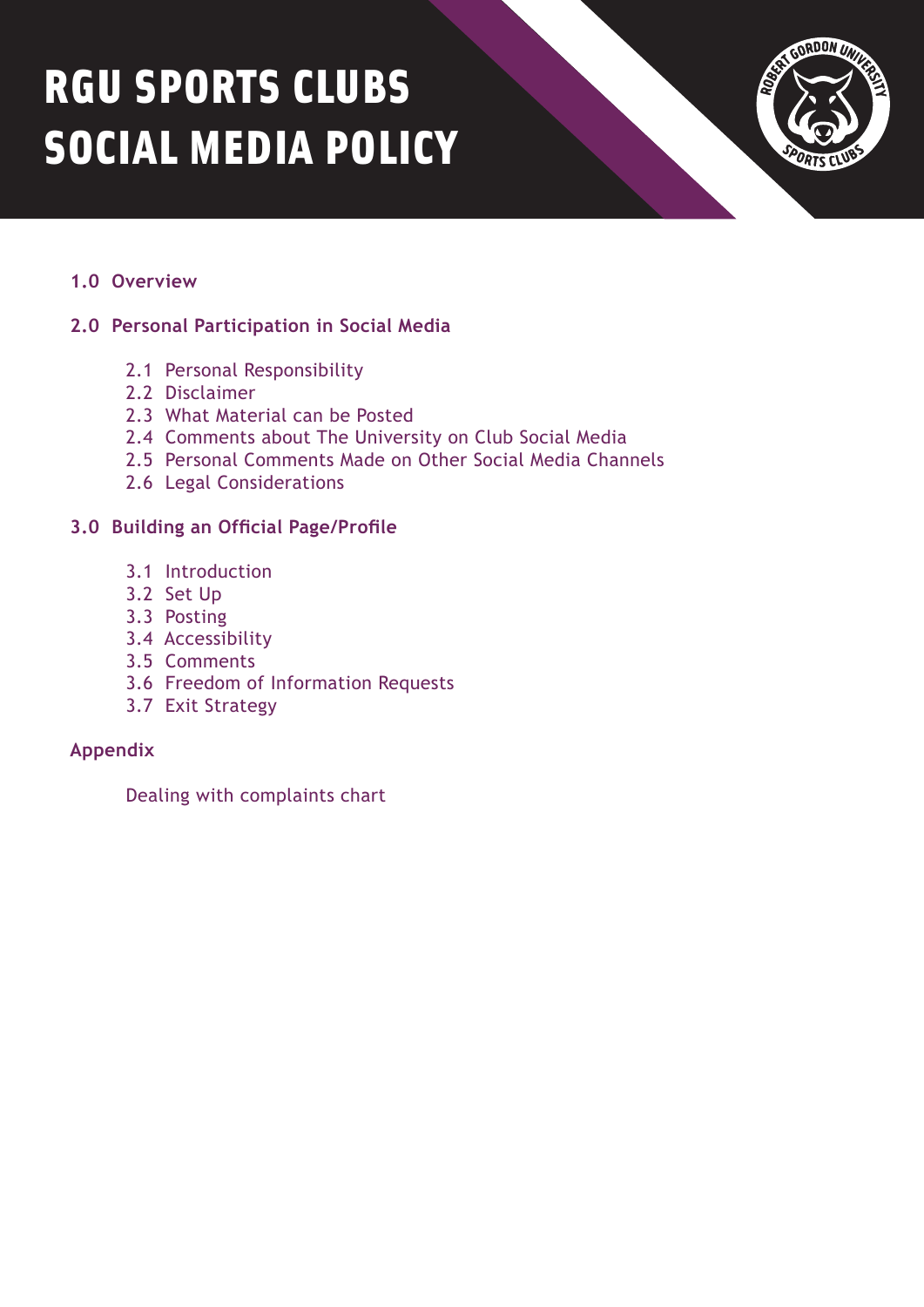# **1.0 OVERVIEW**

As an RGU Sports Club and RGU Sports Club member, we encourage you to engage, collaborate and innovate, using the wealth of social media opportunities that are available to you. However, and wherever you do this, we want you to be aware of your actions and engagements – their potential impact on both yourself and the university you represent.

#### **2.0 PERSONAL PARTICIPATION IN SOCIAL MEDIA**

#### **2.1 Personal Responsibility**

Clubs are constituted to RGU Union and are under The Robert Gordon University banner and as such you have a responsibility not to bring the either organisation into disrepute. Maintaining the reputation of the University, its projects, services and clubs plays a crucial part in ensuring the continuing success of the organisation.

Comments, particularly those with a strongly negative or unprofessional tone, can have serious unintended consequences. It is therefore important to remember that what you say about your Club, even in personal social media profiles, can reflect upon the University.

Please exercise discretion over whether or not the space you are posting to (whether your own or as a guest post on another person or organisation's blog or social media) is an appropriate space for discussion of Club-related matters. If in doubt, you can always ask the President of Sport and Physical Activity for advice. Please do not comment about University matters in any social media space which could be construed as offensive or illegal.

### **2.2 Disclaimer**

If you are commenting on a University related matter please remember that you are voicing your own personal opinion and ensure that (where possible) you include a statement which indicates that:

"The views expressed here are the author's own and do not represent the views of The Robert Gordon University or RGU Union"

If you post on a fairly regular basis about the University, University projects and services, or particular areas of interest that reflect on your Club at the University, consider adding the disclaimer to a fixed element on your channel, for instance in the bio.

#### **2.3 What Material Can be Posted**

It is usually appropriate to mention and refer your readers to published or public material. Adding your own comments and discussion of this type of public information is acceptable but you should always be respectful in tone and it should be clear that your views are your own.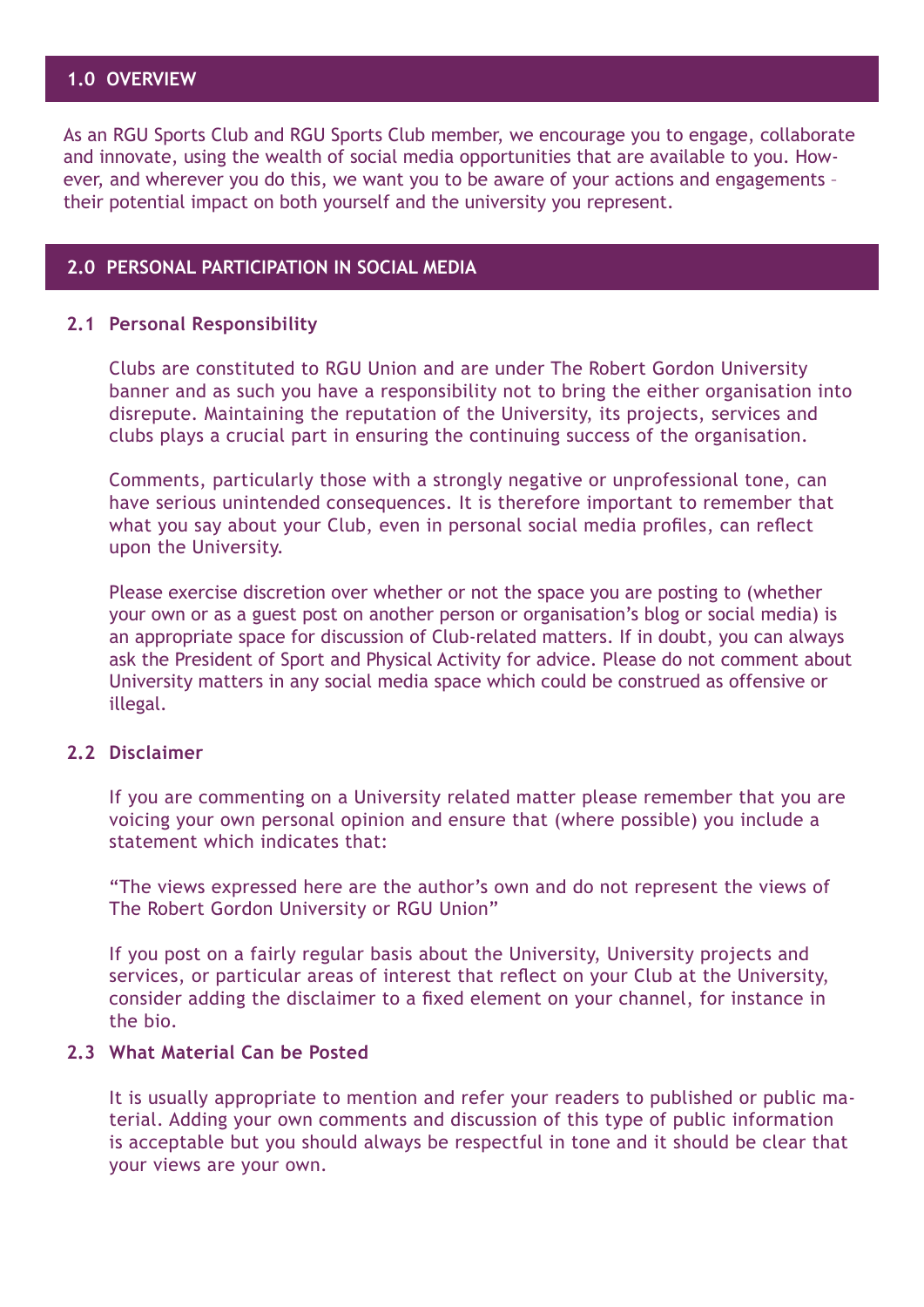You must not post any commercially confidential information, this may include:

- Indications of forthcoming developments or funding bids
- Data or software code
- Information about colleagues or personnel matters
- Unresolved grievances
- Non-public or not-yet-approved documents or minutes, news or information.

If you are in any doubt about whether it is appropriate to post a comment about something please speak to the President of Sport and Physical Activity for clarification.

Your personal social media profile should not be the first point of publication for any officialreports or announcements. Official materials should always appear first on an official Union space – usually the Union website, the Club website or the appropriate official social media channel.

If you are sharing links to already-public works like publications, websites, annual reports, project blogs etc, please ensure that you credit them appropriately.

If you are in any way unsure about whether an item is public or publishable refer to the President of Sport and Physical Activity for advice before you post or comment about it.

# **2.4 Comments about The University on Club Social Media**

It is up to you if/how you moderate comments on your own website or social media channels. However, we suggest that you agree a mechanism for handling any questions or notable comments about the University or the University's projects or services, with the President of Sport and Physical Activity.

Notable comments might include those that are:

- Excessively critical in tone
- Queries or comments that may require a support response or indicate an issue (e.g.unexpected downtime, broken links, bugs) with a service or project.
- Very positive or supportive in tone and would benefit a wider audience such as yourcolleagues or project/service funders. These comments may also help inform the planning of outreach or promotional activities.

Where these comments occur (particularly queries and reports of bugs or downtime) it may be appropriate to reply privately or publicly with the Club email account. It may also be appropriate to indicate that the relevant contact point should be the first point of call for questions or urgent support issues.

### **2.5 Personal Comments Made on Other Social Media Channels**

If you are commenting on other project, service, or personal/professional channels or profiles in a personal capacity please be aware of how your comments may reflect upon the University, the Union or the Sports Club with which you are associated.

Whilst an open discussion of ideas is encouraged, you should also remember that your personalidentity might well be associated with your professional role in many social media contexts.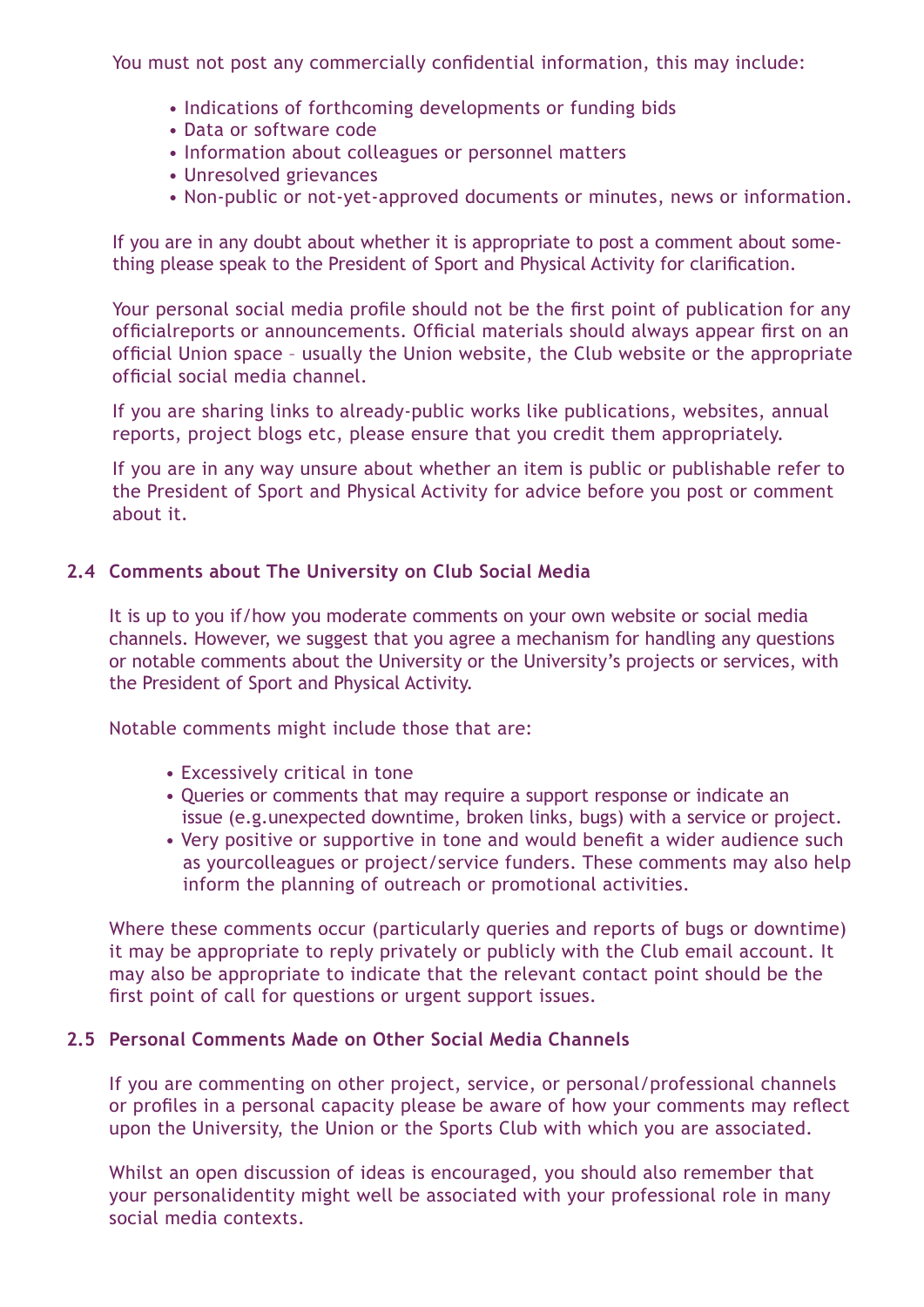As with posting to your own social media pages:

- You must not post any commercially confidential information
- You should refer any notable posts or queries to the Club or President of Sport and Physical activity.

### **2.6 Legal Considerations**

Check the Terms & Conditions and/or Usage Policy of any service to which you subscribe for your own use and for that of your Club.

Be mindful of your responsibilities under Data Protection legislation - do not disclose other people's personal information without prior permission. Also, be aware that any posts you make in a professional capacity (even private posts) are subject to data protection and freedom of information and may need to be disclosed.

## **3.0 BUILDING AN OFFICIAL PAGE/PROFILE**

#### **3.1 Introduction**

Club social media should showcase club activity including, but not limited to, performance, recreational activity, fundraising events and club news and opportunities.

#### **3.2 Set-up**

#### **Approval**

• Consult with the President of Sport and Physical Activity and obtain their approval for any new social media profile.

#### **Contact**

- Appoint a member of the Club to be the main contact point for your profile.
- This person will be responsible for maintaining a common editorial line and regularly moderating comments.

#### **Branding and Identity**

- Use RGU Sports Club logos and colours.
- Ensure that users are aware that your profile is hosted by a third party and not directly by the University. It is important to ensure the social media identity relates back to the appropriate club or team.
- Be transparent about who is contributing to your social media profile, including real names and committee roles whenever possible. If several people are, it may be appropriate to list all of those involved.
- Ensure that any associated user profiles feature:
	- -The name and role of the contributor
		- -Suitable images
		- -Links to the Club's pages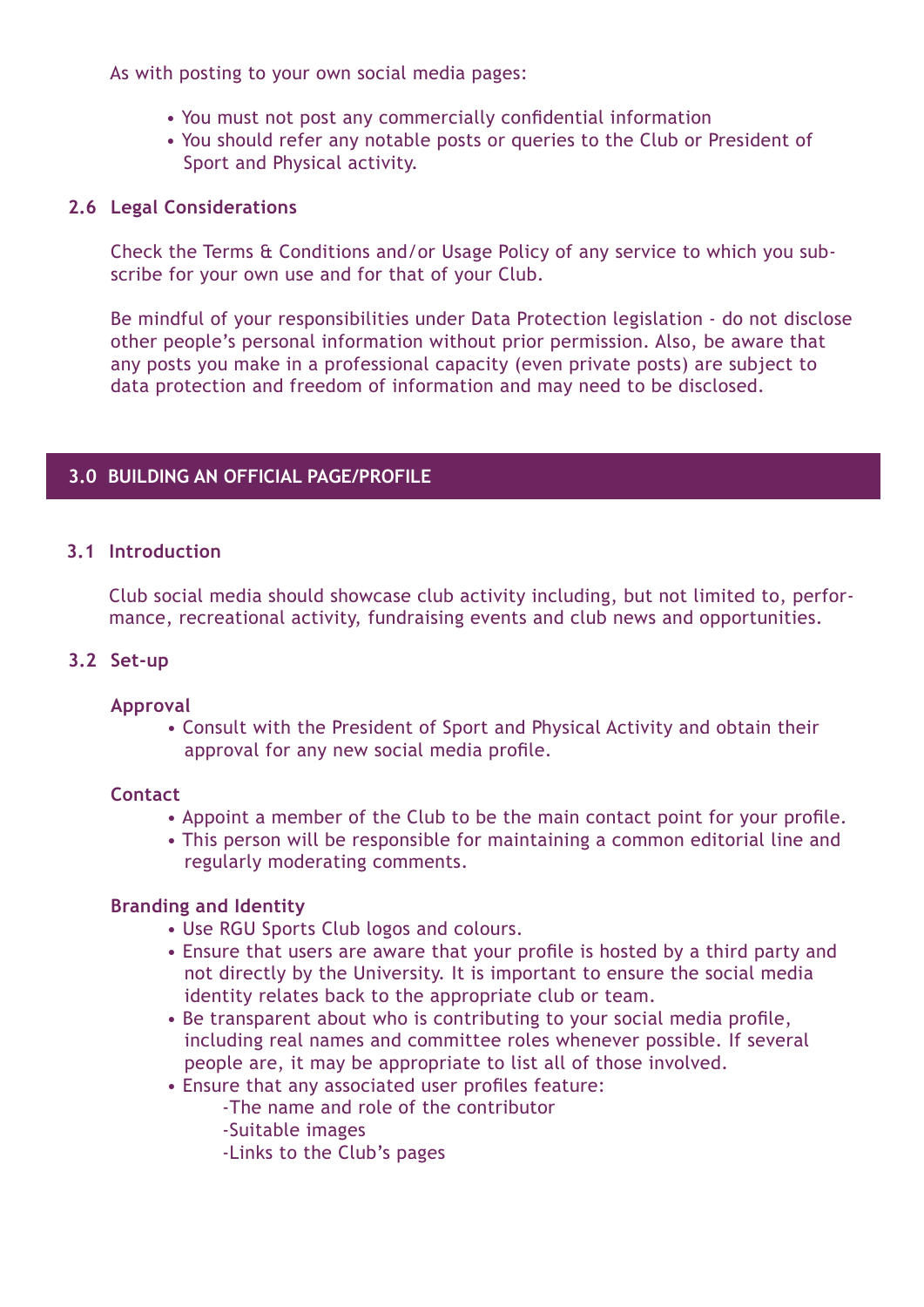# **3.3 Posting**

# **Tone and Authenticity**

- Be appropriate and professional in presentation and tone.
- Use any necessary disclaimers (for example, if your page does not necessarily represent theviews of all Club Members).
- Include a labelled link to the Club & Union website.
- **Registered Scottish Charity No SC016639**

# **Frequency**

- By setting up a social media profile you are committing to maintain it by publishing andupdating regularly
- **•** If a social media profile is not being updated regularly, the best course of action may be to:
	- -Formally cease updating it and publish a final post that indicates it will no longer beactive and updated.
		- -Take a copy of your posts for archiving and, in some cases, subsequently remove the profile.

## **3.4 Accessibility**

When communicating via social media networks, we need to be prepared to offer a similar level of service to members of our audiences who find these technologies inaccessible, when they request it.

This might include:

- Summarising online dialogue via email and facilitating contributions
- Providing subtitles or transcripts to video or audio footage
- Providing alternative text for images

### **3.5 Comments**

When you have a new comment on your blog you should work through the Comment Moderation Flow Chart (Appendix A) which will help you decide the best action to take. If any comment falls outside this guidance please raise this with the President of Sport and Physical Activity.

- Have a mechanism for users to report inappropriate or spam comments.
- Publish your takedown policy.
- If available, comment moderation should be used regularly to limit the potential for spam or abuse.
- If moderation is not available (e.g. Twitter) then you should monitor and 'garden' (remove spam, respond as needed) regularly.
- Ensure there is a secondary contact, so comments can be moderated or gardened when the primary contact is unavailable.
- •Any comments received should be published (or removed/reported as spam) as soon as possible. You may also want to respond to what has been said, in which case you should always respond in a professional and measured tone that reflects the University's communications practice. Remember that you are representing the University in your response.